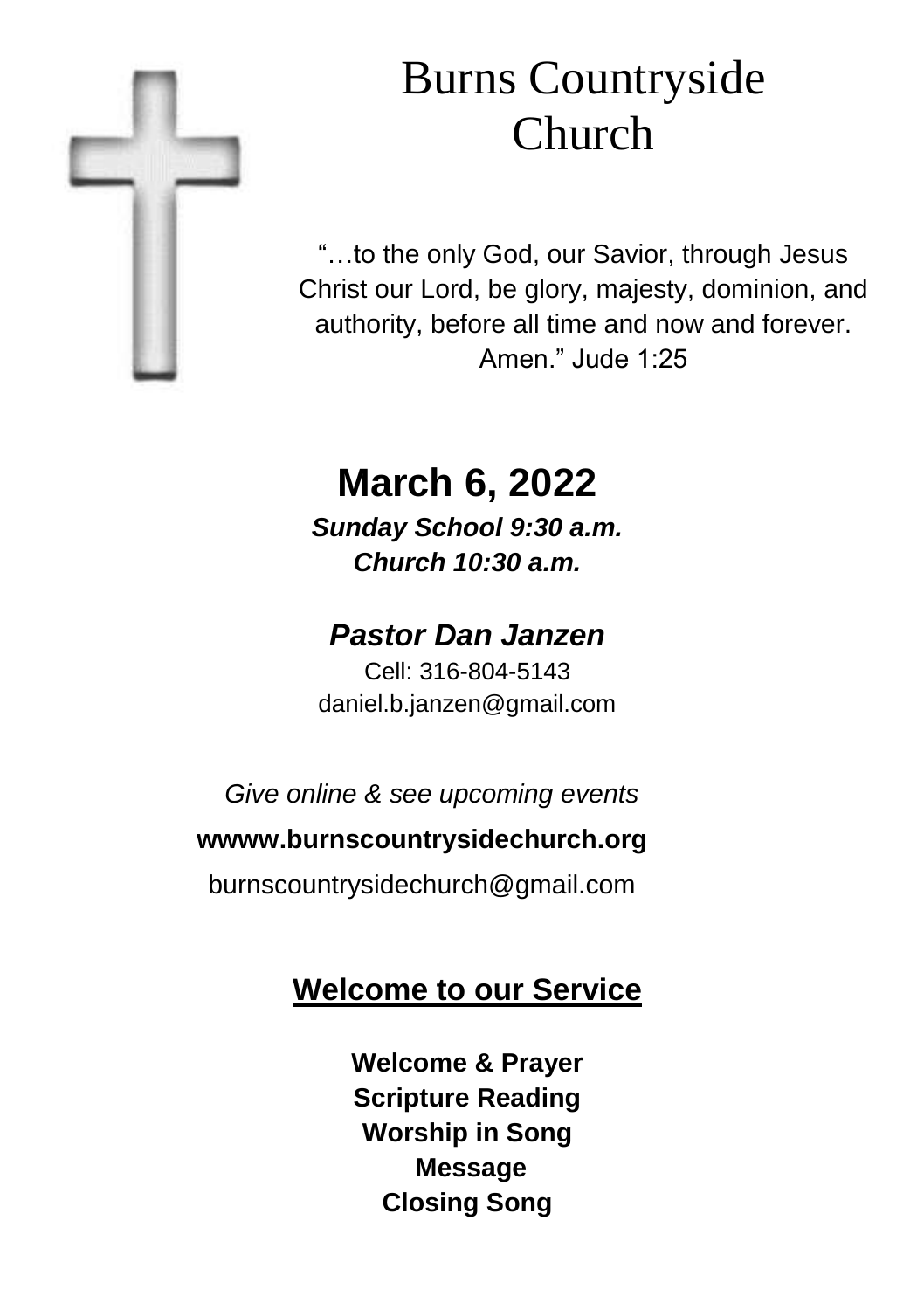#### **Today & Announcements**

- Service Leader: Todd Wiebe
- Offering today: General
- Scripture reading: Psalm 34:8-14 Glenn Langenegger

#### **This Week**

- **Tuesday 6:00 a.m.**  Men's Bible Study
- **Wednesday- 6:30 p.m. - 8:00 p.m.**  Youth Group *Sticks and*  Twigs – 7<sup>th</sup> through 12<sup>th</sup> grade

#### **Upcoming**

- **March 13, 2022-** Food and fellowship, and games- 6:00 p.m.
- **March 20, 2022** Communion

#### **Prayer Requests/Praises**

- ❖ Josh Morgan
- ❖ Harold Lefert
- ❖ Donovan Funk
- ❖ Niomi Thompson
- ❖ Dave Dunkin
- ❖ Cathy Westfall (Crane)
- ❖ Roberta Tull cancer
- ❖ Eli Parker Jantz family
- ❖ Graber Ministries
- ❖ Melanie's niece Laura
- ❖ Our country, our town, our church & the leaders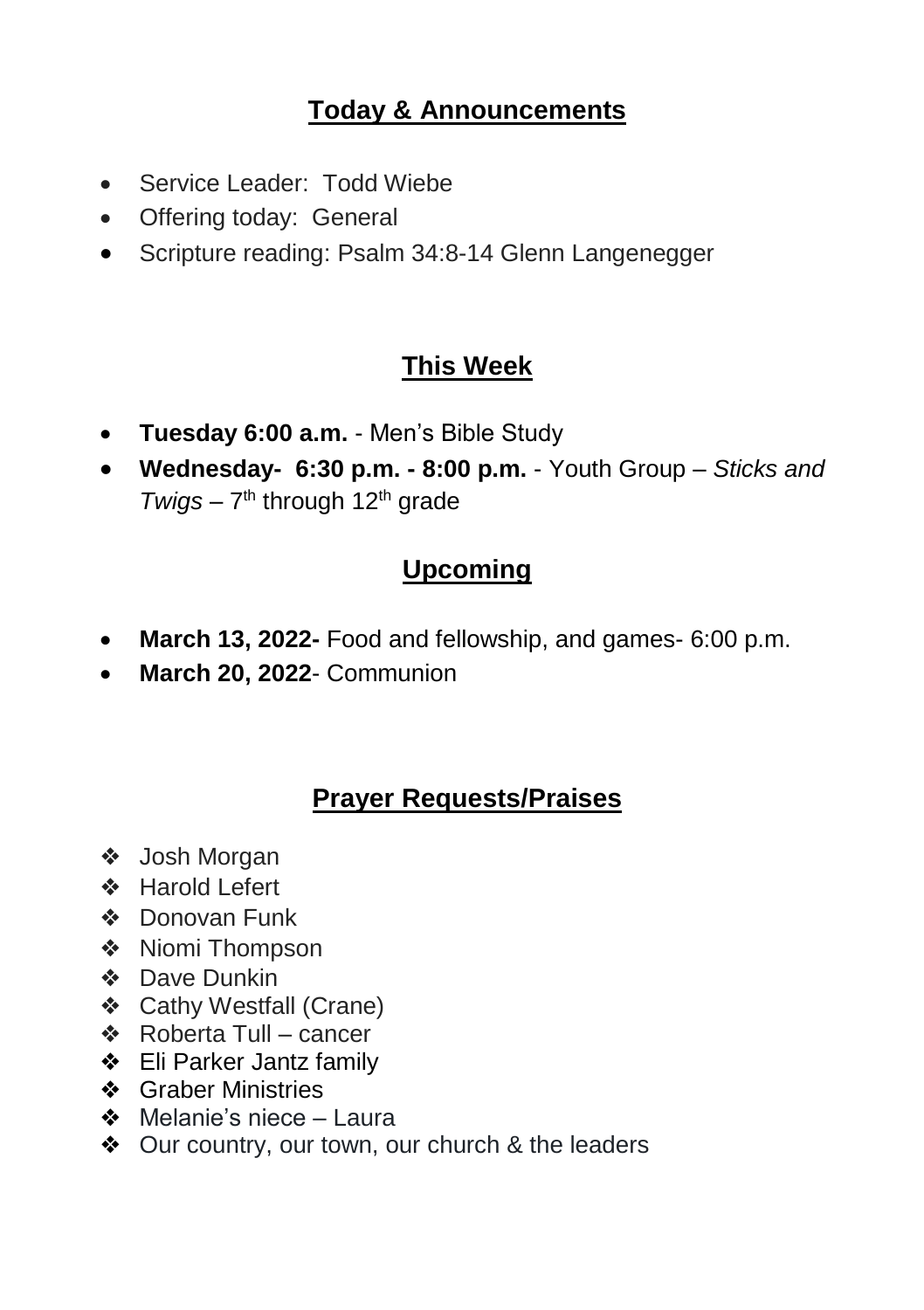#### **Missionaries:**

- $\geq$  Dave and Eileen Barkman Japan
- $\triangleright$  Rudi and Beth Fehr Missouri
- $\triangleright$  Cory and Leslie Young Golden Spur Ministry
- $\triangleright$  Dennis and Cindy Wiens Middle East Sat 7
- $\triangleright$  Youth Group and Leaders

#### *Interested in joining the church? Contact Pastor Dan if you have any questions.*

#### **Church Elders/Shepherds** Glenn Langenegger (Chairman), Larry Goodwin, Dan Walker, Todd Wiebe

## **Verse of the Week**:

Acts 16:31

They replied, "Believe in the Lord Jesus, and you will be saved—you and your household." (NIV)